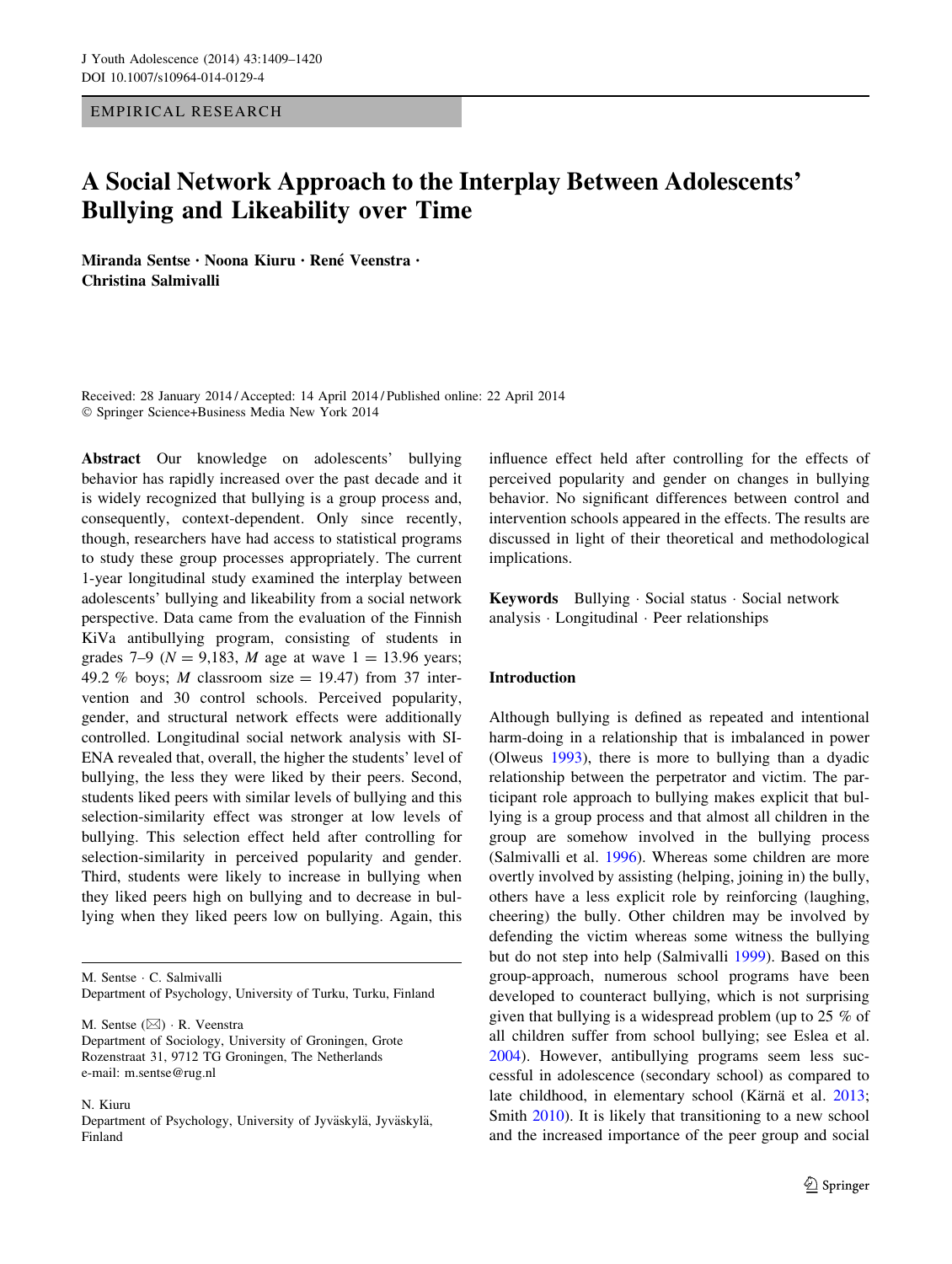status in adolescence (Ojanen et al. [2005](#page-10-0)) go hand in hand with more bullying behavior and greater peer influence regarding bullying behavior. As such, adolescence is an important period to study bullying in the peer group.

Both the participant role approach to bullying and the school-based anti-bullying programs that have been developed suggest that bullying should be studied in its context, which should be the classroom as most bullying takes place in school (Smith [2010](#page-10-0)) and adolescents interact on a daily basis with their classmates. Indeed, previous research has shown that children from the same peer network behave in similar ways in bullying situations (Huitsing and Veenstra [2012](#page-10-0)). That is, within school classes, peer groups often consist of children with similar participant roles, resulting in peer cliques that consist of children who bully whereas other cliques consist mainly of victims, defenders, or non-involved children (Salmivalli et al. [1997](#page-10-0); Sentse et al. [2013\)](#page-10-0). Furthermore, when it comes to bullying, students are strongly affected by their peers and the bullying climate in the classroom (Low et al. [2013;](#page-10-0) Scholte et al. [2010\)](#page-10-0). The current study tried to acknowledge these previous accounts by studying bullying from a social network perspective. As such, we aimed to examine the longitudinal interplay between sociometric status and school bullying in adolescence.

#### Bullying and Sociometric Status

Although bullies are often perceived as the ''cool kids'' (Cillessen and Mayeux [2004](#page-9-0)), they are, on average, more disliked by their peers than non-involved children (Boulton and Smith [1994](#page-9-0); Prinstein and Cillessen [2003\)](#page-10-0). Some studies indicate that bullies have a controversial status in the group, finding that bullying is related to being disliked as well as to being liked (e.g., Salmivalli et al. [1996](#page-10-0)). Although these previous studies suggest that engagement in bullying might explain, on average, low levels of likeability (Boulton and Smith [1994](#page-9-0); Salmivalli et al. [1996](#page-10-0)), these studies were often cross-sectional in design and the majority of these studies were conducted among children in elementary school. It is unclear how bullying and likeability co-develop over time in adolescence, and more specifically, how these processes evolve within a social network.

Peer group homogeneity as found in previous studies into bullying-related behaviors (Huitsing and Veenstra [2012;](#page-10-0) Sentse et al. [2013\)](#page-10-0) can either be due to students adjusting their relationships based on their social context and their own behavior (selection processes), or due to students adjusting their behavior based on the behavior of the individuals they are connected with (influence processes). More specifically, it might well be that bullies are disliked by some but liked by others, depending on peer group norms and peers' typical behavior in bullying situations (cf. Sentse et al. [2007;](#page-10-0) Witvliet et al. [2010](#page-10-0)). And conversely, adolescents' involvement in bullying might depend on how their peers in the network behave, more specifically the peers they like most. These assumptions have not yet been tested explicitly but recent developments in methodology make it possible to do so currently. This detailed information on how bullying behavior develops in adolescents' social networks is directly relevant for establishing successful and targeted interventions, especially for secondary schools (see Kärnä et al. [2013](#page-10-0); Smith [2010](#page-10-0)).

## A Social Network Approach to Bullying

Longitudinal social network analysis (SNA) can model changes of relationships in a network (e.g., classroom) as well as behavioral changes. Doing this simultaneously and longitudinally, it is possible to model how behavior affects the development of peer relationships in a network, and how peer relationships affect students' behavioral development in a given period of time (Veenstra and Dijkstra [2011](#page-10-0)). The former refers to selection processes whereas the latter refers to influence processes. Selection and influence processes capture the interplay between peer relationships and behavior and have been found to be applicable to a wide range of behaviors, including aggressive behavior (see for a review Veenstra et al. [2013\)](#page-10-0). Translating these processes to the current study, we will look at the extent to which bullying behavior affects who likes whom in the peer network and the extent to which these likeability relationships affect students' bullying behavior over time. Both processes can lead to peer group homogeneity in behavior, as found in previous studies into bullying (Salmivalli et al. [1997\)](#page-10-0), and hence give us more insight into the origin of this behavioral homogeneity.

Selection and influence are not mutually exclusive and SNA can estimate both processes while accounting for shortcomings of conventional (regression) analyses (Steglich et al. [2010\)](#page-10-0). Firstly, feedback processes between network selection and behavioral dynamics are unobserved between two time points and hence not modeled in previous statistical programs, which can lead to overestimation of selection as well as influence processes. SNA models these unobserved changes between time points by using a simulation procedure. Secondly, structural network effects (endogenous to network development) are known to play a role in friendship (or likeability) formation but are not controlled in conventional statistical programs. For example, transitivity (the friends of my friends become my friends) may account for friendship formation rather than similarity in bullying behavior and not controlling for transitivity may thus lead to overestimation of selection effects. Lastly, most previous statistical programs are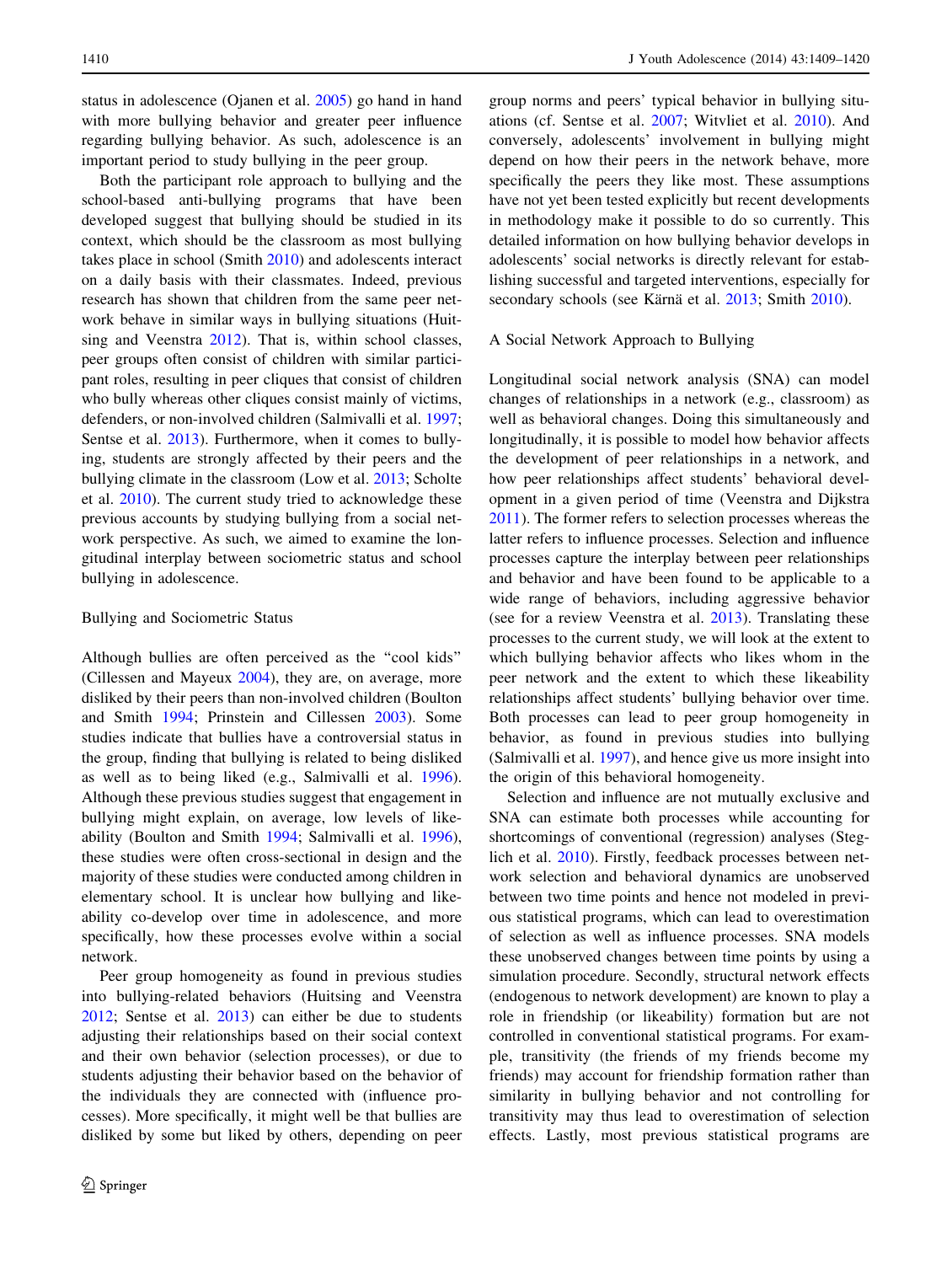unable to account for the interdependencies in the data as independent observations are usually assumed in these programs. However, networks that contain information on all individuals in the network, their relationships, and their behaviors, are interdependent. These dependencies are controlled in SNA (Steglich et al. [2010](#page-10-0)).

Next to studying the interplay between bullying and likeability, we controlled for perceived popularity when estimating the selection and influence processes. Peer popularity, an indication of social dominance and power, is an important motive for why children engage in bullying (Cillessen and Mayeux [2004](#page-9-0); Sijtsema et al. [2009](#page-10-0)). As such, it might be an alternative or additional explanation to peer influence for why adolescents, over time, engage in bullying. Especially in adolescence, when the transition to secondary school takes place, peer influence and group behavior become increasingly relevant (Bukowski et al. [1996\)](#page-9-0). In addition, prioritizing popularity over socially accepted (likeable) behaviors peaks in early adolescence (LaFontana and Cillessen [2010](#page-10-0)). Therefore, when examining the interplay between bullying and likeability in adolescents' school networks just after the school transition (grades 7, 8, and 9), perceived popularity should be controlled both in network dynamics (selection similarity) and in behavioral dynamics in order to prevent overestimation of selection and influence effects. A similar argument goes for the inclusion of gender, as it is known that friendships and likeability relationships exist most often between same-gender individuals (Burk et al. [2007\)](#page-9-0). In addition, it has been found that boys are more likely than girls to engage in bullying behaviors (Nansel et al. [2001\)](#page-10-0). Again, not controlling for gender could lead to overestimation of selection similarity in bullying (when this selection effect is actually driven by being same gender) and peer influence effects (when changes in bullying behavior are actually driven by gender).

## Hypotheses

Our data comprised complete classroom networks in grades 7, 8, and 9 covering one year each (three time points). In line with the theoretical arguments above and the existing literature on bullying and sociometric status we hypothesized that *over time* (1) engagement in bullying leads, on average, to being less liked in the peer network (peer avoidance effect; negative selection effect), (2) adolescents like similar others the most, that is they like peers who are similar to themselves in terms of bullying behavior (selection-similarity effect for bullying) after controlling for selection similarity in gender and perceived popularity, and (3) adolescents adapt their bullying behavior to the behavior of the students they like most (peer influence effect), after controlling for effects of gender and perceived popularity on (changes in) bullying behavior. The names of the specific effects through which our hypotheses can be evaluated are described in the method section.

Our data came from a large evaluation study of the KiVa antibullying program, and as such we were able to explore whether the social network processes in bullying differed between control and intervention schools. The content and the goals of the KiVa antibullying program are extensively described in Kärnä et al.  $(2013)$  $(2013)$ , and are based on the theoretical assumption that changing bystanders' behaviors will interfere with the rewards gained by bullies (i.e., a likeable and dominant position in the group) and hence their motivation to bully (Salmivalli et al. [1996](#page-10-0)). Intervention-related changes can be evaluated with three processes that can be estimated using social network analysis (cf. Gest et al. [2011\)](#page-10-0). These intervention-related changes, as compared to control schools, correspond to our three earlier mentioned hypotheses: (1) a decrease in the tendency to like peers who engage in bullying, (2) a decrease in the degree to which students like peers who are similar to themselves in (the higher ranges of) bullying, and (3) students being more resistant to the influence of peers who engage in bullying (in line with Salmivalli [1999](#page-10-0)). However, these hypotheses on intervention-related network effects are still tentative and only serve as a stepping stone for an alternative way to evaluate group-based intervention effectiveness in future studies.

## Methods

#### Participants and Procedure

In the fall of 2006, recruitment letters were sent to all 3,418 schools in mainland Finland. Of the 275 volunteering schools, 125 schools (either grades 1–3, 4–6, or 7–9) were randomly assigned to the control or intervention condition. The content of the KiVa antibullying program and its theoretical basis are described in detail elsewhere (Kärnä et al. [2013\)](#page-10-0). For this study we focused on the lower secondary education, i.e., grades 7–9, which comprised of 78 schools (39 control and 39 intervention). Data were collected at three time points: May 2008 (pre-intervention test), December 2008, and May 2009. Four control schools dropped out without providing any data, and one intervention school participated only in the first wave of data collection which left us with 73 schools, of which 38 were intervention and 35 were control schools, consisting in total of 19,191 students. Of these students, 16,764 (87.4 %) had active parental consent to participate. After wave 1 there were students who dropped out (261) which reduced the sample to 16,503 students. However, as there were no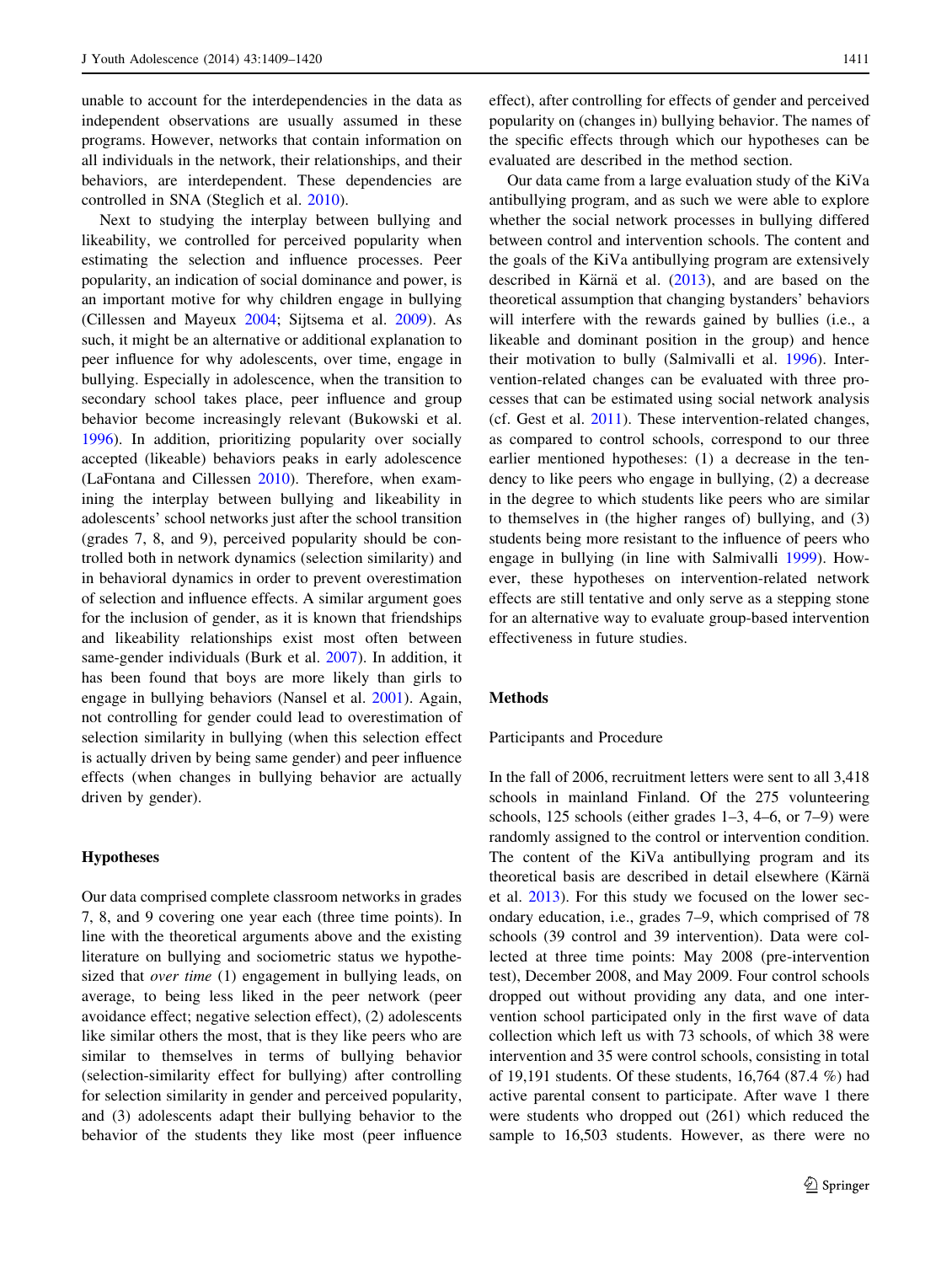pretest (wave 1) measures for students who attended grade 7 during the intervention year, these students needed to be excluded from the sample, retaining a number of 11,070 students in 686 classrooms in 73 schools (attending either grade 7 or 8 during the pretest and grade 8 or grade 9 during the intervention year). Attrition and missing data were extensively inspected in Kärnä et al.  $(2013)$  $(2013)$  and will therefore not be reported here.

To accommodate longitudinal social network analyses, we needed information of complete classroom networks present at all three waves with less than 20 % missingness (Ripley et al. [2013](#page-10-0)). As a consequence, classrooms in which only a few students  $(\leq10)$  participated at either wave were excluded from the analyses, as well as classrooms that only consisted in total of 10 students or less. The latter was decided in order to increase the reliability of peer reports and to increase the chance of good model convergence. There were 484 classrooms eligible (i.e., moderately stable and present at all three waves) for longitudinal network analyses which were part of 37 intervention schools and 30 control schools, of which 54 % were in grade 8 (grade 7 during pretest) and 46 % were in grade 9 (grade 8 during pretest). The total number of students was 9,183 (*M* age at wave  $1 = 13.96$  years; 49.2 % boys; M classroom size  $= 19.47$ , M school size  $= 176$ ), with the majority being native Finnish and the percentage of immigrants being 2.4 %. All these 9,183 students were included in our analyses, despite the possibility of having missing values for variables at one of the waves, which were coded as such. That is, some adolescents may have been absent during one of the measurements (wave 1: 11.7 %; wave 2: 11.8 %; wave 3: 14.5 %) and hence provided no data on that particular occasion, but they could still be nominated by others and thus were part of the network.

Students completed internet-based questionnaires during regular school hours, under supervision of their teachers who received detailed instructions 2 weeks prior to data collection. Students were assured that their answers would not be revealed to teachers or parents. In addition, teachers were offered support through phone or e-mail prior to and during data collection. The order of the questions, items, and scales in the questionnaire were extensively randomized to alleviate any systematic order effect. At the beginning of the questionnaire, the term ''bullying'' was defined for the students based on the Olweus' Bully/Victim Questionnaire (Olweus [1996\)](#page-10-0) definition, which emphasizes the repetitive nature of bullying and the power imbalance between bully and victim.

# Measures

## Likeability

classmates they liked most. This question was asked at all three waves and formed our network of ties at the classroom level (see Table [1](#page-4-0) for the means of like most nominations given and received at individual and classroom level). For each classroom, a matrix was created consisting of zero's and one's, indicting absence or presence of a like most nomination from one classmate to another. Note that in the analyses, all given and received likeability nominations were used, regardless of reciprocity. The SIENA program accounts for reciprocity via the inclusion of the reciprocity network parameter (see analysis strategy).

## Bullying

Using the Participant Role Questionnaire (Salmivalli and Voeten [2004\)](#page-10-0), students were presented with items describing different ways to behave in bullying situations, and they were asked to nominate an unlimited number of classmates who usually behaved in the way described in each item. The bullying scale consisted of three items; "Starts bullying", "Makes others join in the bullying", and "Always finds new ways of harassing the victim". The received peer nominations were totaled and divided by the number of possible nominators to account for differences in classroom size. Reliabilities between the three items were high at all three time points (Cronbach's alpha's were .94, .93, and .91, respectively). As SIENA requires ordered categories as dependent variables, the bullying scores were transformed into a 4-point ordinal scale (cf., Dijkstra et al. [2012](#page-9-0); Sentse et al. [2013\)](#page-10-0). We used increments of .50 around the mean of the continuous z-score as cut-off points (lowest through  $-0.5 = 1$ ;  $-0.5$  through  $0 = 2$ ; 0 through  $0.5 = 3$ ; 0.5 through highest = 4), with sufficient numbers of students in each category; see Table [1](#page-4-0) for the percentages of students who are stable, decreasing, and increasing across waves.

# Control Variables

Students also nominated peers for perceived popularity (''Choose three of your classmates who are the most popular in your class''). The received nominations were totaled and divided by the number of nominators, resulting in proportion scores ranging from 0.00 to 1.00. The scores at the first and the second wave were used as control variables for changes in likeability and bullying between waves one and two, and between waves two and three, respectively. In addition, gender entered the analyses as a covariate ( $0 = \text{girls}, 1 = \text{boys}$ ).

## Analytical Strategy

Analyses were conducted with SIENA (Simulation Investigation for Empirical Network Analyses) in R 3.0.2.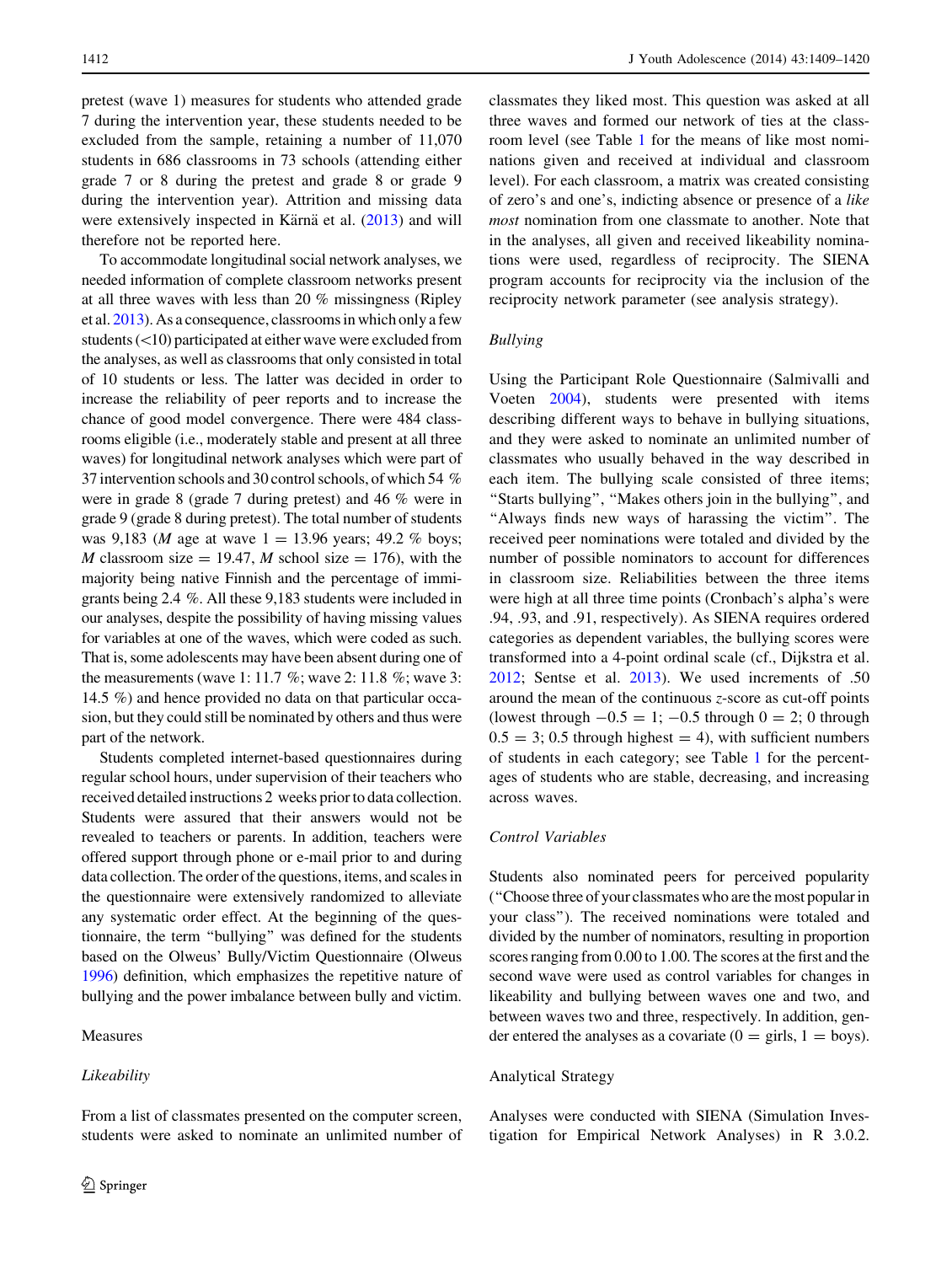<span id="page-4-0"></span>Table 1 Descriptive statistics for like most network, bullying, and popularity across waves and schools

|                        | Wave 1           |                                        |                  | Wave 2              |                  |                                        | Wave 3           |                                        |                     |  |
|------------------------|------------------|----------------------------------------|------------------|---------------------|------------------|----------------------------------------|------------------|----------------------------------------|---------------------|--|
|                        | Total            | Control                                | Intervention     | Total               | Control          | Intervention                           | Total            | Control                                | Intervention        |  |
| Individual level       |                  |                                        |                  |                     |                  |                                        |                  |                                        |                     |  |
| Like most nominations  |                  |                                        |                  |                     |                  |                                        |                  |                                        |                     |  |
| Given: mean<br>(SD)    | 4.64(3.78)       | 4.52(3.54)                             | 4.72(3.92)       | 4.57(3.82)          | 4.63(3.80)       | 4.52(3.85)                             |                  | $4.15(4.05)$ $4.11(3.86)$ $4.17(4.16)$ |                     |  |
| Received: mean<br>(SD) |                  | $4.14(2.38)$ $3.98(2.33)$              | 4.24(2.40)       | 3.99(2.30)          | 4.09(2.30)       | 3.93(2.30)                             |                  | $3.46(2.15)$ $3.42(2.15)$ $3.49(2.16)$ |                     |  |
| Bullying $(1-4)$       |                  |                                        |                  |                     |                  |                                        |                  |                                        |                     |  |
| Mean (SD)              |                  | $2.41(1.17)$ $2.41(1.17)$ $2.41(1.17)$ |                  |                     |                  | $2.41(1.15)$ $2.42(1.16)$ $2.41(1.15)$ |                  | $2.42(1.12)$ $2.42(1.14)$ $2.40(1.11)$ |                     |  |
| Popularity $(0-1)$     |                  |                                        |                  |                     |                  |                                        |                  |                                        |                     |  |
| Mean (SD)              |                  | $0.12(0.18)$ $0.13(0.19)$              | 0.12(0.18)       | 0.11(0.17)          | 0.12(0.18)       | 0.11(0.17)                             |                  | $0.10(0.15)$ $0.10(0.16)$              | 0.10(0.15)          |  |
| Classroom level        |                  |                                        |                  |                     |                  |                                        |                  |                                        |                     |  |
| Like most nominations  |                  |                                        |                  |                     |                  |                                        |                  |                                        |                     |  |
| Mean (SD)              | 79.61<br>(27.37) | 75.65<br>(24.46)                       | 82.16<br>(28.80) | 78.28<br>(28.53)    | 79.21<br>(26.53) | 77.68<br>(29.73)                       | 67.43<br>(25.53) | 65.92<br>(24.30)                       | 68.39<br>(26.24)    |  |
| Bullying $(1-4)$       |                  |                                        |                  |                     |                  |                                        |                  |                                        |                     |  |
| Mean: min-max          | $2.05 - 2.77$    | $2.05 - 2.76$                          | $2.05 - 2.77$    | $2.00 - 2.76$       | $2.00 - 2.74$    | $2.00 - 2.76$                          | $2.00 - 2.89$    | $2.00 - 2.76$                          | $2.00 - 2.89$       |  |
| <b>Transitions</b>     | Wave $1-2$       |                                        |                  |                     |                  | Wave $2-3$                             |                  |                                        |                     |  |
| <b>Bullying</b>        | Total $(\%)$     | Control $(\% )$                        |                  | Intervention $(\%)$ |                  | Total $(\%)$                           | Control $(\%)$   |                                        | Intervention $(\%)$ |  |
| Stable                 | 51.1             | 50                                     |                  | 51.8                |                  | 51.2                                   | 48.2             | 53                                     |                     |  |
| Decrease               | 24.2             | 24.9                                   |                  | 23.8                |                  | 23.7                                   | 25.8<br>22.5     |                                        |                     |  |
| Increase               | 24.7             | 25.1                                   |                  | 24.4                |                  | 25.1                                   | 26               |                                        | 24.5                |  |

Columns ''Total'' represent 9,183 students from 484 classrooms in 67 schools; columns ''Control'' represent 3,586 students from 191 classrooms in 30 schools; columns "Intervention" represent 5,597 students from 293 classrooms in 37 schools

SIENA is an actor-based model for the co-evolution of social networks and individual behaviors over time (Ripley et al. [2013](#page-10-0)). Through an iterative Markov Chain Monte Carlo approach, SIENA estimates developmental changes between time points which are modeled in two types of dependent variables: network characteristics (likeability dynamics) and individual behaviors (bullying dynamics). SIENA simultaneously models changes in the like most network (selection when this originates from behavior) and changes in bullying behavior (influence when this originates from likeability relationships), while estimating effects of the covariates (gender, perceived popularity) and structural network effects (Burk et al. [2007](#page-9-0); Steglich et al. [2010\)](#page-10-0).

Controlling for endogenous network effects is an important way to account for the dependencies in our data as these consist of network ties within school classes (Steglich et al. [2010](#page-10-0)). Firstly, we controlled for the tendency of sparseness in the network, that is, there is selectivity of who likes whom in the network. This effect is expressed in the density, the number of outgoing ties. Secondly, via the *reciprocity* parameter we controlled for the tendency that nominations are likely to be reciprocated,

reflecting mutual trust and affection in the likeability relationships (Hartup [1996\)](#page-10-0). Thirdly, to control for local clustering and network closure which is known to be present in social relationships we included the transitivity parameter, which reflects the tendency to like the peers who are liked by peers one likes most (i.e., the friends of my friends become my friends as well). Finally, we controlled for a self-reinforcing effect in likeability nominations as expressed in the likeability alter, the tendency to like peers who have high in-degrees i.e. are liked by many others too.

We also estimated the following selection effects: bullying alter is the effect of bullying on being liked by others. A negative effect means that higher levels of bullying decrease the chance of being liked by peers; bullying ego is the effect of bullying on giving like most nominations to others; and bullying similarity is the extent to which students like peers who are similar to themselves on bullying. To interpret these three selection effects as a whole, egoalter selection tables will be provided, showing at which levels the strength of attraction is higher or lower. Similarly, we also included these selection effects for perceived popularity (as time-varying covariate) and gender, i.e., the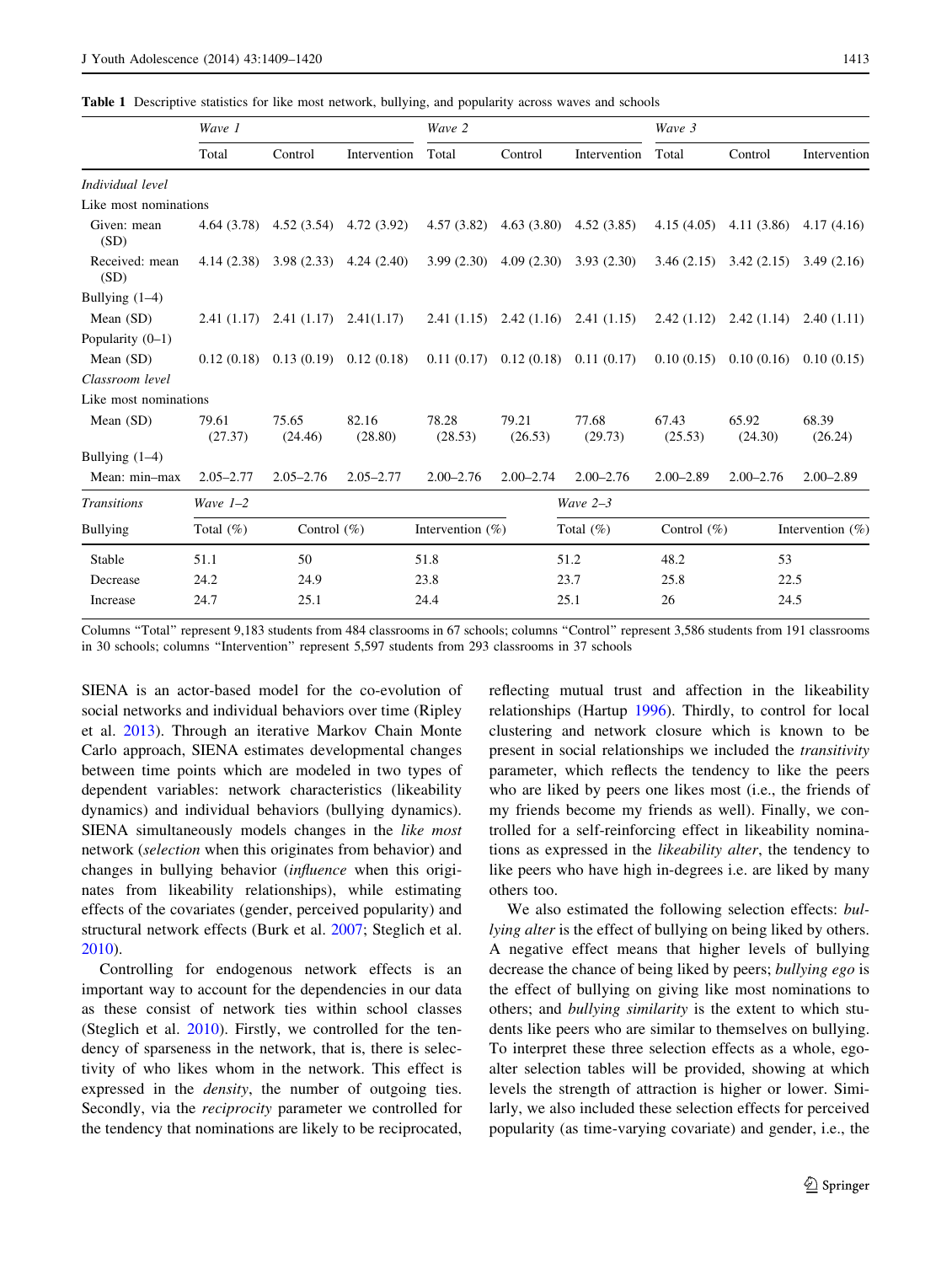extent to which *like most* nominations are related to popularity or gender of the student.

With regard to the behavioral dynamics, we included the following effects. Bullying linear shape is an intercept expressing the average tendency to low bullying (negative value) or high bullying (positive value). Bullying quadratic shape is a feedback effect of bullying on itself (Snijders et al. [2010\)](#page-10-0). A negative value indicates a self-correcting effect (regression to the mean); a positive value is a selfreinforcing effect (regression to extreme values). The effect reflecting influence processes is bullying average similarity, or the tendency of students to become similar to the average bullying level of the peers they like most. Gender and perceived popularity again were added as covariates.

To increase the power of the relatively small classroom networks, we combined the classrooms pertaining to the same school and grade using structural zero's (see Ripley et al. [2013\)](#page-10-0). The structural zero's indicate that nominations between classrooms were not possible. The models were then estimated separately for each network using all three time points and combined in a SIENA meta-analysis (Snijders and Baerveldt [2003\)](#page-10-0). Next to a meta-analysis on the total sample, we performed meta-analyses on control schools and intervention schools separately to test whether the social network processes differed between control and intervention schools. Hence, the results to be discussed refer to the mean estimates as found in the meta-analyses for which also the betweenschool (network) variation will be reported (cf. Snijders and Baerveldt [2003](#page-10-0)). Whether parameter estimates of the control and intervention schools significantly differ from each other will be tested and reported using a test statistic for differences between independent groups (cf. Ripley et al. [2013;](#page-10-0) see also Rambaran et al. [2013\)](#page-10-0).

## Results

#### Descriptive Statistics

Table [1](#page-4-0) includes the average number of like most nominations, given and received, and the means of the bullying measures for the students in all schools and separately for control and intervention schools. These trends will be accounted for in the behavioral dynamics in the SIENA models (linear shape effect). Bullying seemed stable over time (overall means), but variability over time within networks is still possible, which is tested in the network analyses. In addition, Table [1](#page-4-0) shows how many students increased or decreased in incoming nominations for bullying over time; about 25 % of the students decreased or increased in bullying over time, whereas about 50 % of the students remained stable over time. Again, these percentages were similar for control and intervention schools.

Table [2](#page-6-0) shows the correlations between the study variables. None of the correlations significantly differed between control and intervention schools. Being a boy correlated positively with bullying and perceived popularity, and negatively with receiving like most nominations. Popularity correlated highly across waves and, to a lesser extent, as well did bullying and like most nominations (both incoming and outgoing) across waves. Received like most nominations were negatively correlated with bullying at wave 3. Lastly, perceived popularity was only moderately associated with receiving like most nominations, which highlights that likeability and popularity are different constructs.

## Social Network Analyses

Table [3](#page-7-0) summarizes the results of the SIENA meta-analyses for all schools, control schools, and intervention schools. The results from the total sample will be discussed below unless there were indications of different trends between control and intervention schools.

## Network Effects

The negative density parameter indicated that less than half of all possible like most relationships occurred, that is, students named fewer than half of their classmates as peers they liked most. The positive reciprocity parameter indicated that like most nominations were likely to be reciprocated, and this effect was stronger in control schools as compared to intervention schools ( $z = 2.71$ ,  $p < .01$ ). The positive transitive triplets parameter indicated that over time, students liked the peers who were liked by the ones they themselves liked most. Lastly, the negative likeability alter effect indicated that students did not prefer students who were already liked by many others, i.e., students did not become increasingly liked simply by being highly liked already.

## Selection Effects

The positive gender and perceived popularity similarity parameters showed that students liked same-gender and similar-popularity peers more than students who are different on these variables. Students who were perceived as popular tended to receive and give more like most nominations than unpopular students, as indicated by the positive alter and ego effects. The latter effect was significantly higher for intervention schools as compared to control schools ( $z = -3.22$ ,  $p < .01$ ). The negative gender alter parameter indicated that boys were less likely than girls to receive like most nominations. For bullying, the negative alter and ego effects showed that students high on bullying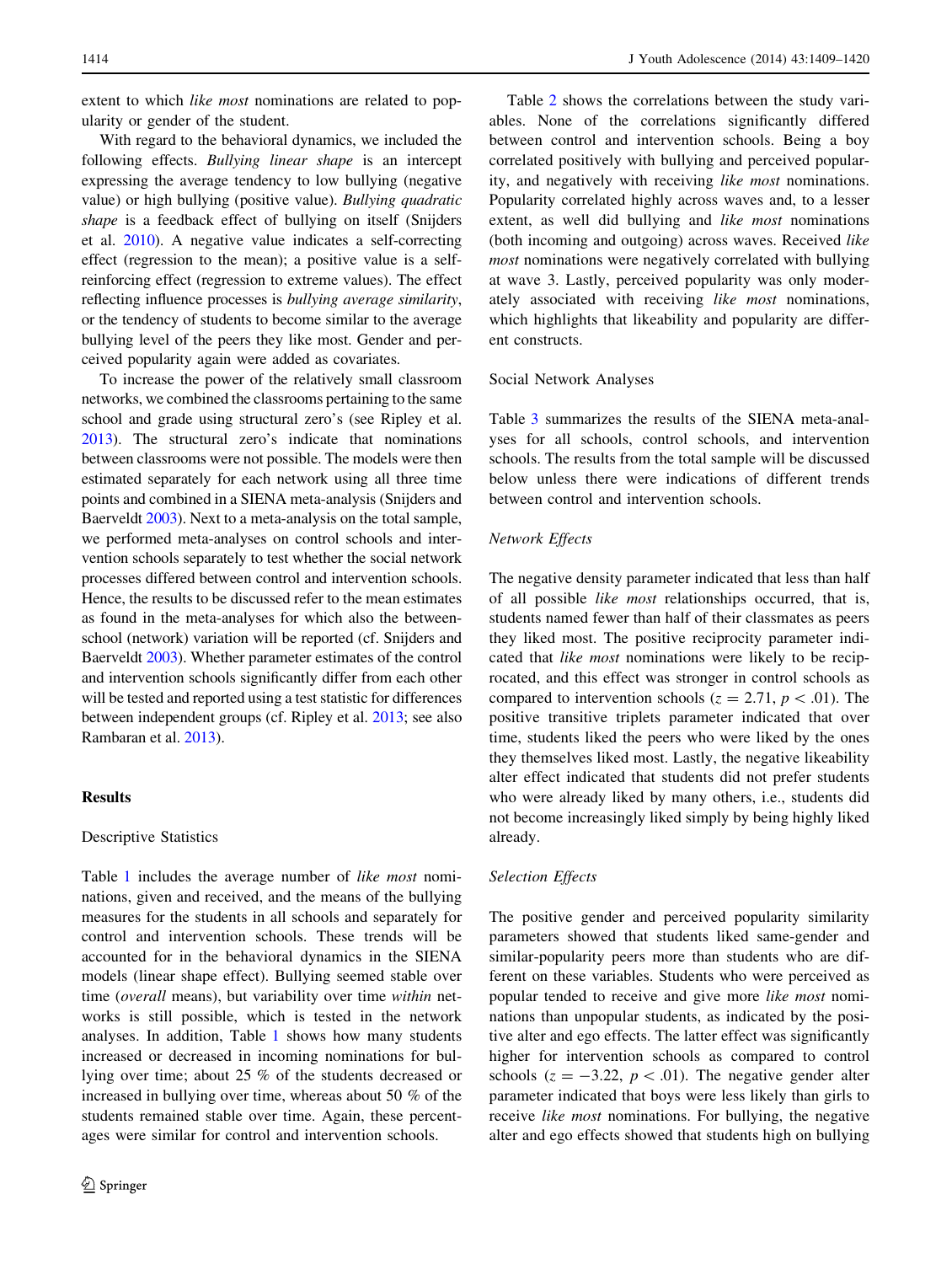<span id="page-6-0"></span>Table 2 Correlations among gender, like most nominations, bullying, and perceived popularity, across waves

|                              | 1.       | 2.      | 3.      | 4.      | 5.       | 6.       |          | 8.       | 9.       | 10.      | 11.     | 12.     |
|------------------------------|----------|---------|---------|---------|----------|----------|----------|----------|----------|----------|---------|---------|
| 1. Gender $(1 = boy)$        |          | $.05**$ | .00.    | $-.02$  | $-.05**$ | $-.08**$ | $-.11**$ | $.40**$  | $.36**$  | $.29**$  | $.08**$ | $.06**$ |
| 2. Like most given wave 1    | $.04*$   |         | $.34**$ | $.26**$ | $.19**$  | $.16**$  | $.12**$  | .03      | .03      | .03      | $.05**$ | $.06**$ |
| 3. Like most given wave 2    | .01      | $.30**$ |         | $.32**$ | $.16**$  | $.19**$  | $.16**$  | .02      | .01      | .02      | $.05**$ | $.05**$ |
| 4. Like most given wave 3    | $-.05**$ | $.22**$ | $.34**$ |         | $.11**$  | $.14**$  | $.18**$  | $-.05**$ | $-.05**$ | $-.04**$ | .02     | .02     |
| 5. Like most received wave 1 | $-.04*$  | $.22**$ | $.15**$ | $.09**$ |          | $.63**$  | $.52**$  | .01      | .01      | $-.01$   | $.32**$ | $.31**$ |
| 6. Like most received wave 2 | $-.11**$ | $.21**$ | $10**$  | $.14**$ | $.62**$  |          | $.60**$  | $-.01$   | $-.01$   | $-.02$   | $.26**$ | $.30**$ |
| 7. Like most received wave 3 | $-.10**$ | $.15**$ | $.16**$ | $.19**$ | $.48**$  | $.62**$  |          | $-.03*$  | $-.03*$  | $-.03*$  | $.20**$ | $.24**$ |
| 8. Bullying wave 1           | $.40**$  | $.07**$ | $.05**$ | $-.01$  | .01      | .00      | $-.04*$  |          | $.57**$  | $.44**$  | $.29**$ | $.27**$ |
| 9. Bullying wave 2           | $.36**$  | $.06**$ | .03     | $-.01$  | .02      | .01      | $-.01$   | $.55**$  |          | $.50**$  | $.29**$ | $.29**$ |
| 10. Bullying wave 3          | $.32**$  | $.04*$  | .03     | $-.04*$ | $-.02$   | $-.03*$  | $-.05**$ | $.44**$  | $.48*$   |          | $.23**$ | $.25**$ |
| 11. Popularity wave 1        | $.06**$  | $.07**$ | $.04*$  | .02     | $.35**$  | $.27**$  | $.22**$  | $.27**$  | $.26**$  | $.19**$  |         | .79**   |
| 12. Popularity wave 2        | $.06**$  | $.08**$ | $.06**$ | .02     | $.34**$  | $.32**$  | $.26**$  | $.26**$  | $.28**$  | $.22**$  | $.80**$ |         |
|                              |          |         |         |         |          |          |          |          |          |          |         |         |

 $* p \lt 0.05; ** p \lt 0.1$ . Below the diagonal for control schools, above the diagonal for intervention schools

were less likely to receive like most nominations and less likely to give *like most* nominations as compared to those low on bullying. There was also a significant selectionsimilarity effect for bullying, which in general means that students with similar levels of bullying liked each other more than students with different levels in bullying. However, we need Table [4](#page-7-0) to interpret the bullying ego, alter, and similarity selection effects together. The numbers on the diagonal of Table [4](#page-7-0) show that the selection-similarity effect was stronger at low levels of bullying, meaning that students low on bullying preferred others low on bullying more than students high on bullying preferred others high on bullying.

#### Influence Effects

The negative linear shape of bullying indicated an overall average tendency to low levels of bullying. The positive quadratic shape means that over time, students with higher bullying scores were more likely to turn to higher values, whereas students with lower bullying scores were likely to decrease even further in bullying (self-reinforcing or polarization effect). The changes in bullying were significantly influenced by gender and perceived popularity. Both positive parameters indicated that boys as well as popular students were more likely to increase in bullying over time than were girls or unpopular students, with the effect for gender being stronger in control schools than in intervention schools ( $z = 2.01$ ,  $p < .05$ ). In addition, changes in students' bullying were influenced by the bullying behavior of the peers they liked most. This was expressed in the positive average similarity effect. Table [5](#page-7-0) shows the relative strength of this peer influence effect for the various average bullying scores of the peers who students liked most. The differences in the bottom rows are larger than in the top rows, indicating that students were more likely to increase in bullying when liking peers high on bullying (row 4) than to decrease in bullying when liking peers low on bullying (row 1).

# Discussion

Previous studies suggest that engagement in bullying might explain, on average, low levels of likeability (e.g., Boulton and Smith [1994;](#page-9-0) Salmivalli et al. [1996\)](#page-10-0), but these studies were often cross-sectional in design and the majority of these studies were conducted among children in elementary school. It is unclear how bullying and likeability codevelop over time in adolescence, and more specifically, how these processes evolve within a social network. The current study was set out to elucidate on previously found peer group homogeneity in bullying behavior (e.g., Salmivalli et al. [1997](#page-10-0)), by looking at selection and influence processes in adolescents' social networks. Using social network analysis on an adolescent sample of school classes in grades 7, 8, and 9, we were able to estimate both processes while accounting for shortcomings of conventional (regression) analyses (Steglich et al. [2010](#page-10-0)). Effects of perceived popularity, gender, and structural network effects were controlled and additionally we explored whether the processes differed between control and intervention schools during the implementation of a groupbased anti-bullying program.

The results of this study firstly confirmed the effects related to network formation as found in previous network studies on friendships (Steglich et al. [2010\)](#page-10-0), showing that there is selectivity in likeability nominations (indicated by a negative density), that nominations tend to be reciprocated (indicative of mutual trust and affection), that there is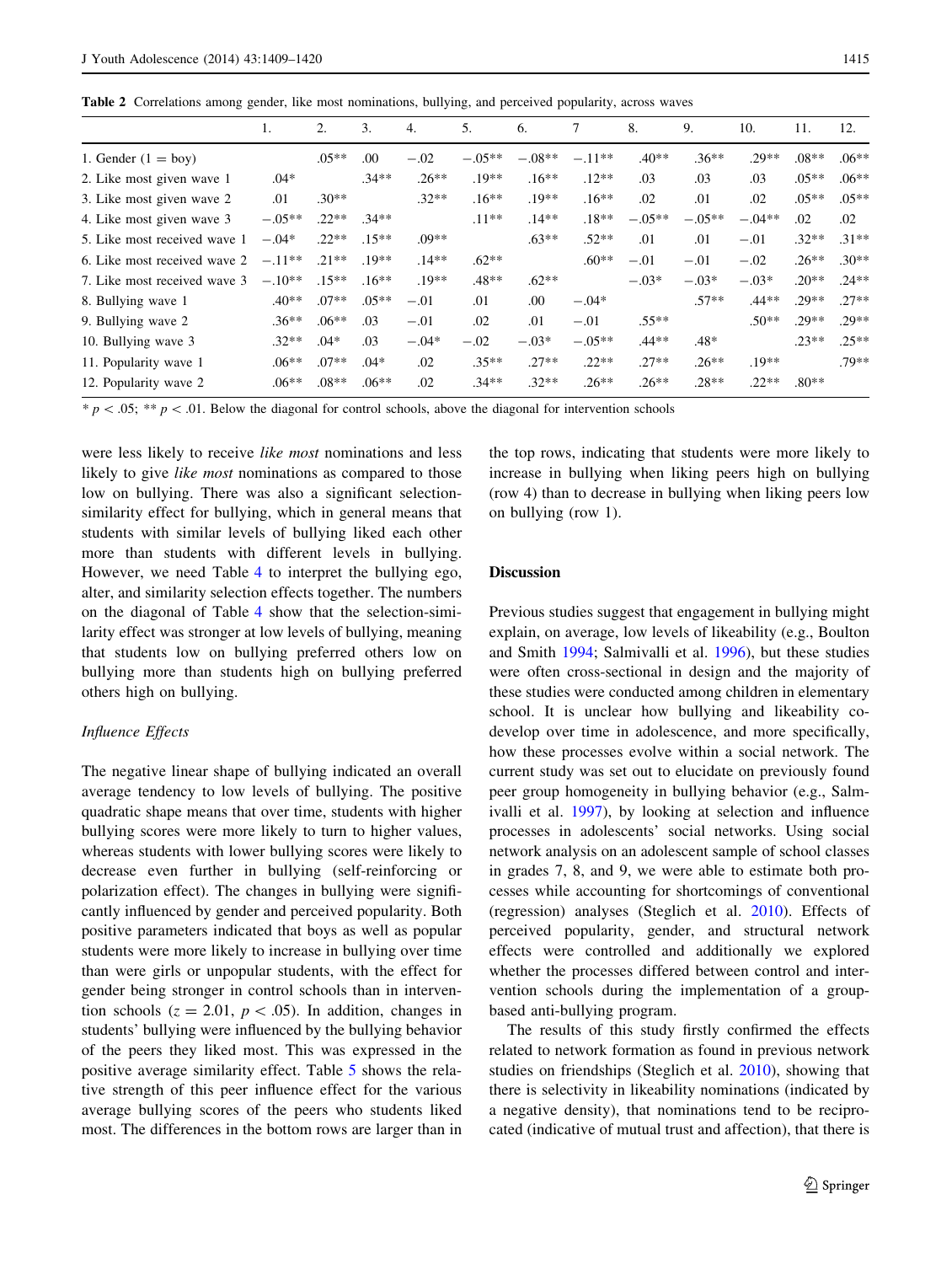<span id="page-7-0"></span>Table 3 Meta-analyses of longitudinal social network modeling of like most networks and bullying behavior in grades 7-9

| Network dynamics                | All schools |          |                   |            | Control schools |                   | Intervention schools |     |                   | Difference score <sup>b</sup> |
|---------------------------------|-------------|----------|-------------------|------------|-----------------|-------------------|----------------------|-----|-------------------|-------------------------------|
|                                 | Est.        | SE<br>SD |                   | Est.       | SE              | SD                | Est.                 | SE  | SD                | $\mathcal{Z}$                 |
| Density                         | $-0.99***$  | .03      | 0.36 <sup>a</sup> | $-0.99***$ | .05             | 0.37 <sup>a</sup> | $-0.98***$           | .04 | $0.36^{a}$        | 0.22                          |
| Reciprocity                     | $0.35***$   | .03      | 0.30 <sup>a</sup> | $0.43***$  | .04             | $0.27^{\rm a}$    | $0.29***$            | .04 | 0.31 <sup>a</sup> | $2.71**$                      |
| Transitivity                    | $0.29***$   | .01      | 0.06 <sup>a</sup> | $0.28***$  | .01             | 0.05 <sup>a</sup> | $0.29***$            | .01 | 0.06 <sup>a</sup> | $-0.44$                       |
| Likeability alter               | $-0.13***$  | .01      | 0.07 <sup>a</sup> | $-0.13***$ | .01             | 0.07 <sup>a</sup> | $-0.13***$           | .01 | 0.08 <sup>a</sup> | $-0.35$                       |
| Gender alter $(1 = boy)$        | $-0.06**$   | .02      | 0.25 <sup>a</sup> | $-0.04$    | .04             | 0.28 <sup>a</sup> | $-0.07*$             | .03 | 0.23 <sup>a</sup> | 0.53                          |
| Gender ego                      | 0.02        | .02      | $0.24^{\rm a}$    | 0.03       | .03             | $0.24^{\rm a}$    | 0.01                 | .03 | $0.24^{\rm a}$    | 0.60                          |
| Gender similarity               | $0.58***$   | .02      | 0.18 <sup>a</sup> | $0.56***$  | .02             | 0.18 <sup>a</sup> | $0.60***$            | .02 | $0.19^{a}$        | $-1.40$                       |
| Perceived popularity alter      | $1.63***$   | .06      | 0.70 <sup>a</sup> | $1.62***$  | .10             | $0.78^{\rm a}$    | $1.65***$            | .08 | $0.64^{\rm a}$    | $-0.22$                       |
| Perceived popularity ego        | $0.60***$   | .06      | 0.65 <sup>a</sup> | $0.39***$  | .08             | 0.60 <sup>a</sup> | $0.75***$            | .08 | $0.64^{\rm a}$    | $-3.22**$                     |
| Perceived popularity similarity | $0.97***$   | .05      | $0.52^{\rm a}$    | $0.87***$  | .08             | $0.57^{\rm a}$    | $1.04***$            | .06 | 0.47 <sup>a</sup> | $-1.75$                       |
| Bullying alter                  | $-0.03**$   | .01      | 0.13 <sup>a</sup> | $-0.05*$   | .02             | 0.14              | $-0.03*$             | .01 | $0.12^a$          | 0.87                          |
| Bullying ego                    | $-0.03*$    | .01      | $0.13^{\rm a}$    | $-0.01$    | .02             | $0.14^{\rm a}$    | $-0.03*$             | .01 | $0.12^{\rm a}$    | 0.99                          |
| Bullying similarity             | $0.36***$   | .10      | 1.05 <sup>a</sup> | $0.42**$   | .17             | 1.18 <sup>a</sup> | $0.32*$              | .12 | 0.96 <sup>a</sup> | 0.47                          |
| <b>Behavioral</b> dynamics      |             |          |                   |            |                 |                   |                      |     |                   |                               |
| Linear shape                    | $-0.05***$  | .01      | 0.11              | $-0.04*$   | .02             | 0.11              | $-0.06***$           | .01 | 0.10              | 1.20                          |
| Quadratic shape                 | $0.38***$   | .02      | 0.18 <sup>a</sup> | $0.36***$  | .02             | 0.14              | $0.39***$            | .03 | 0.23 <sup>a</sup> | $-0.91$                       |
| Average similarity              | 5.08***     | .79      | 8.36 <sup>a</sup> | $5.87***$  | 1.67            | $11.85^{\rm a}$   | $3.67***$            | .27 | $2.14^{a}$        | 1.30                          |
| Effect from gender              | $0.16***$   | .02      | 0.20              | $0.20***$  | .03             | 0.21              | $0.13***$            | .02 | 0.19              | $2.01*$                       |
| Effect from popularity          | $0.65***$   | .06      | 0.63              | $0.54**$   | .08             | 0.61              | $0.75***$            | .08 | 0.64              | $-1.84$                       |

<sup>a</sup> Significant between-network variation in parameter

<sup>b</sup> Based on the estimated parameters and standard errors in two independent groups (control and intervention schools) with the formula  $\frac{\hat{\beta}_a - \hat{\beta}_b}{\sqrt{S.E_a^2 + S.E_b^2}}$  (cf. Ripley et al. [2013](#page-10-0))

 $* p < .05; ** p < .01; ** p < .001$ 

|  | Table 4 Ego-alter selection table for bullying in the total sample |  |  |  |  |  |  |  |  |
|--|--------------------------------------------------------------------|--|--|--|--|--|--|--|--|
|--|--------------------------------------------------------------------|--|--|--|--|--|--|--|--|

| Peers' bullying |                               |         |         |  |  |  |  |  |
|-----------------|-------------------------------|---------|---------|--|--|--|--|--|
|                 | $\mathfrak{D}_{\mathfrak{p}}$ | 3       | 4       |  |  |  |  |  |
| 0.24            | 0.09                          | $-0.07$ | $-0.23$ |  |  |  |  |  |
| 0.10            | 0.18                          | 0.03    | $-0.13$ |  |  |  |  |  |
| $-0.05$         | 0.04                          | 0.12    | $-0.03$ |  |  |  |  |  |
| $-0.20$         | $-0.11$                       | $-0.02$ | 0.06    |  |  |  |  |  |
|                 |                               |         |         |  |  |  |  |  |

Numbers in the table reflect the strength of attraction for students to like certain peers based on their levels of bullying (columns dependent on rows)

local clustering known as transitivity, and that there is no self-reinforcing effect in likeability nominations. The latter finding is in contrast to the ''Matthew effect'' (i.e., the rich get richer) that has typically been found in large networks such as infrastructures (Borgatti and Everett [1999](#page-9-0)) and it is therefore not surprising that such a hierarchical structure effect is not present in smaller, classroom based networks. Overall, after controlling for these structural effects, we found that (1) adolescents high on bullying were less likely

Table 5 Ego-alter influence table for bullying in the total sample

| Average bullying of | Students' bullying |         |         |         |  |  |  |  |  |  |
|---------------------|--------------------|---------|---------|---------|--|--|--|--|--|--|
| most liked peers    |                    | っ       | 3       |         |  |  |  |  |  |  |
|                     | 2.97               | 0.58    | $-1.06$ | $-1.94$ |  |  |  |  |  |  |
| 2                   | 1.27               | 2.27    | 0.64    | $-0.24$ |  |  |  |  |  |  |
| 3                   | $-0.42$            | 0.58    | 2.33    | 1.45    |  |  |  |  |  |  |
| $\overline{4}$      | $-2.12$            | $-1.12$ | 0.64    | 3.15    |  |  |  |  |  |  |

Numbers in the table reflect the strength of peer influence on certain levels of bullying for the student resulting from the average levels of their most liked peers' bullying (columns dependent on rows)

to receive like most nominations (peer avoidance effect), (2) adolescents liked peers with similar levels of bullying the most and this selection-similarity effect was stronger at low levels of bullying, and (3) adolescents were influenced by their peers, being more likely to increase in bullying when they liked peers high on bullying than to decrease in bullying when they liked peers low on bullying. These effects were found above and beyond the effects of perceived popularity and gender on these developments in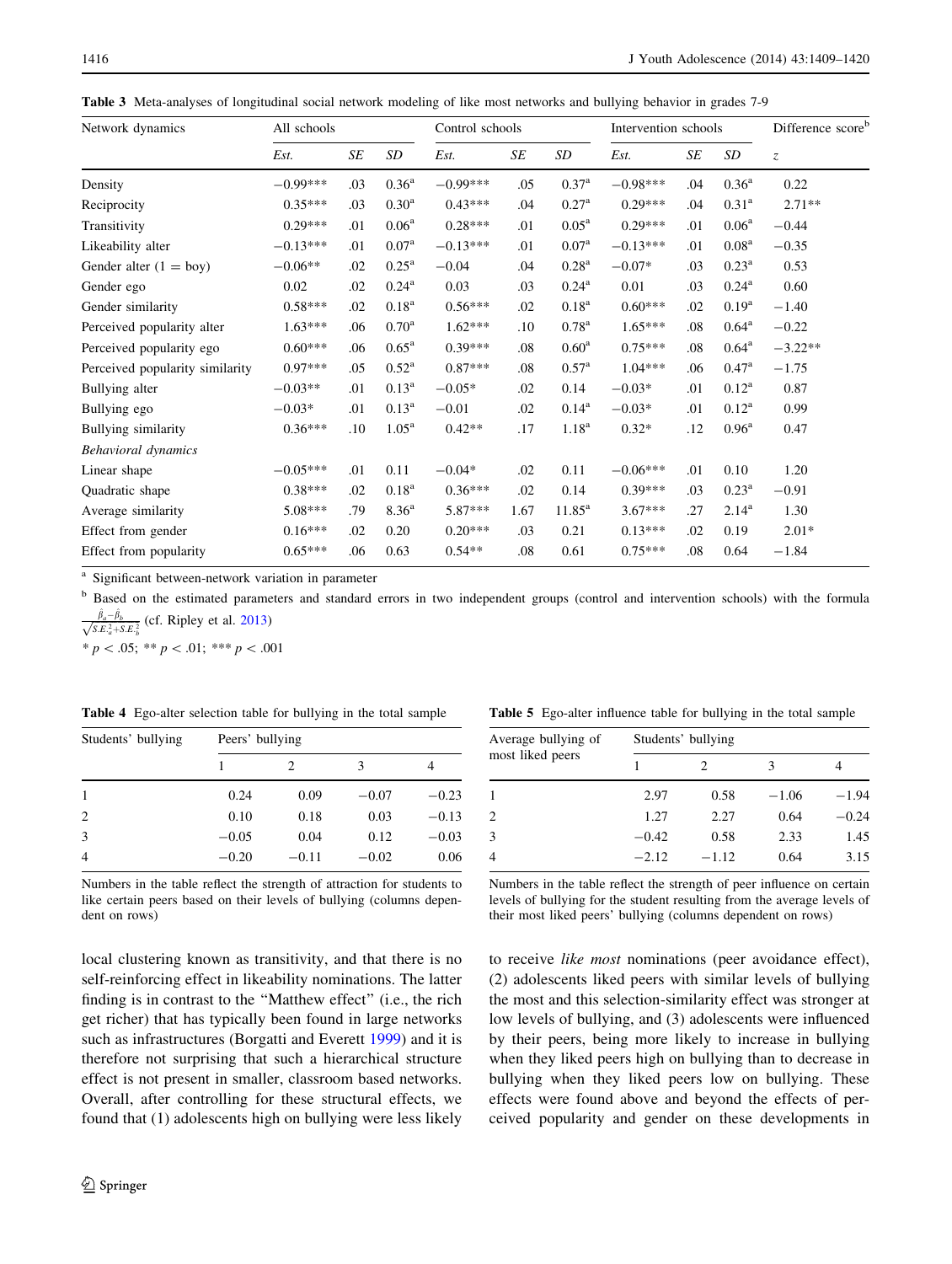likeability and bullying behavior. No significant differences between control and intervention schools appeared in the estimated effects of interest.

# Bullying-Based Selection Effects

Based on theoretical accounts of the participant role approach to bullying (Salmivalli et al. [1996](#page-10-0)) and peer group homogeneity in bullying behavior (e.g., Huitsing and Veenstra [2012;](#page-10-0) Scholte et al. [2010\)](#page-10-0), as well as previous research into bullying and social status, we had three hypotheses, of which two regarding the selection part of our model. Firstly, we hypothesized that, on average, bullying is not accepted behavior (Salmivalli et al. [1996\)](#page-10-0). This hypothesis would be expressed in a negative tendency to like peers who engage in bullying. In line with this, we found that students high on bullying were less likely to receive like most nominations, and this applied equally to control and intervention schools. From previous research, we know that bullies are not well-liked by their peers (e.g., Boulton and Smith [1994](#page-9-0)) and this is in line with our finding. It must be said though that this effect was small (corresponding odds ratio of 0.49) and its significance may be resulting from our large sample size (and its low standard error). That being said, that bullies are not more disliked in intervention schools as compared to control schools is in contrast to what we expected and can have several reasons. Most importantly, it might be that some bullies have other, more attractive behavioral attributes that in a way compensate for their bullying behavior. For instance, some students may be strategic in their behavior, displaying pro-social behavior (e.g., helping) toward some peers while at the same time bullying other peers (Olthof et al. [2011](#page-10-0)). As such, these strategic bullies may still be well-liked by peers (Dijkstra et al. [2009\)](#page-9-0). It would be interesting for future research to see how these behaviors (bullying, prosociality) co-evolve in social networks.

Secondly, we hypothesized that adolescents liked peers who were similar to themselves, resulting in peer group homogeneity. Consistent with this hypothesis, as well as other social network studies (e.g., Logis et al. [2013\)](#page-10-0), we found a selection-similarity effect for gender and perceived popularity. This means that boys liked other boys more than girls and vice versa, and that adolescents liked peers with a similarly popular status in the group the most. Both effects are in line with pioneer theories on homophily (Lazarsfeld and Merton [1954\)](#page-10-0) and similarity attraction (Byrne [1971\)](#page-9-0), confirming that similarity attracts. Moreover, we found this selection-similarity effect also for bullying, indicating that students with similar levels of bullying liked each other more than students with different levels in bullying, even after accounting for the gender and popularity selection-similarity. The selection-similarity effect was stronger at low levels of bullying, meaning that students low on bullying preferred others low on bullying more than students high on bullying preferred others high on bullying. This selection-similarity is one explanation for the finding that peer cliques often engage in the same behavior in bullying situations (Huitsing and Veenstra [2012](#page-10-0); Salmivalli et al. [1997\)](#page-10-0). Again, there was no significant difference between control and intervention schools in this effect. This would indicate that homophily and similarity attraction are stronger forces in network development than the efforts of the antibullying program to decrease the likability of bullying behavior.

## Bullying-Based Influence Effects

Our third hypothesis refers to the behavioral dynamics part of the social network model, and entailed that we expected peer influence with regards to bullying. In line with this, our results showed that changes in adolescents' bullying were influenced by the bullying behavior of the peers they liked most. The peer influence effect was found despite the overall tendency toward lower levels of bullying over time, and above and beyond the effects of gender and perceived popularity. That is, boys were more likely than girls to increase in bullying over time, and perceived popularity likewise explained higher engagement in bullying over time, consistent with arguments that social power and status are an important motivation to engage in bullying (Cillessen and Mayeux [2004;](#page-9-0) Sijtsema et al. [2009](#page-10-0)). The peer influence effect, next to selection-similarity, is a second explanation for the finding that peer cliques often engage in the same behavior in bullying situations (Salmivalli et al. [1997;](#page-10-0) Sentse et al. [2013](#page-10-0)).

Moreover, we found that adolescents were more likely to increase in bullying when they liked peers high on bullying than to decrease in bullying when they liked peers low on bullying. This again highlights the attractiveness of bullying behavior among adolescents, that is, they prioritize popularity over socially accepted behaviors (LaFontana and Cillessen [2010](#page-10-0)) and at the same time are more permissive towards bullying (Swearer and Cary [2003](#page-10-0)). It also highlights the difficulty for anti-bullying programs to effectively prevent or intervene in bullying in this age group, if adolescents are indeed less susceptible to intervention. It seems so, because we found no differences in the peer influence effect between control and intervention schools while we had expected that adolescents in intervention schools would be more resistant to the influence of peers who engage in bullying as compared to those in control schools (in line with Salmivalli [1999\)](#page-10-0).

These non-significant differences in effects between control and intervention schools are consistent with the overall non-significant intervention effect on peer-reported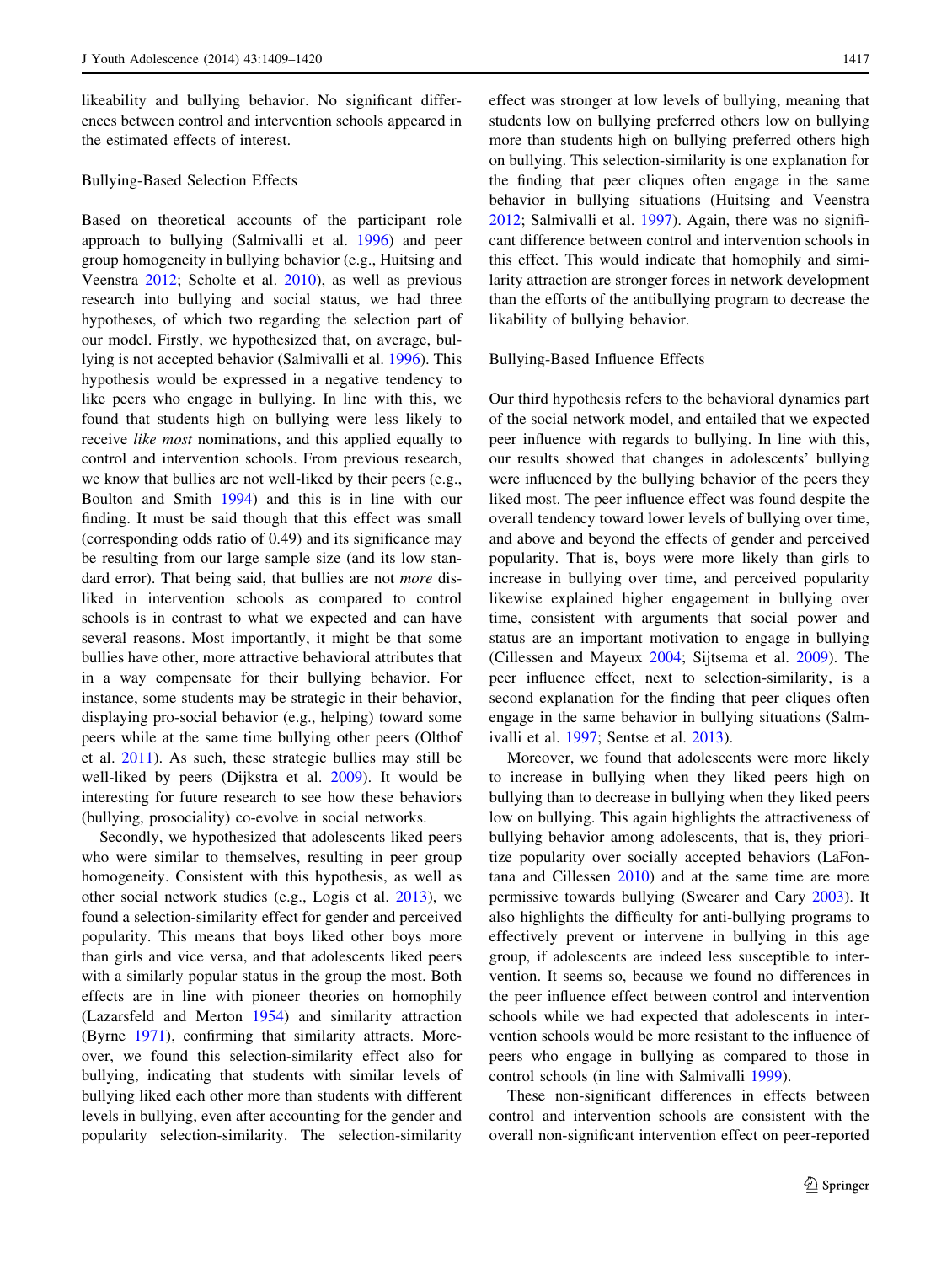<span id="page-9-0"></span>bullying in the multilevel study of Kärnä et al.  $(2013)$  $(2013)$ among adolescents, whereas significant intervention effects were found in lower age groups (e.g., grades 3–6; Kärnä et al.  $2011$ ). As suggested by Kärnä et al.  $(2013)$  $(2013)$ , it might become increasingly difficult to change the classroom norms about bullying when students grow older. This might partly be due to the fact that, in secondary school, adolescents form less stable and cohesive groups than in primary school, with more than one classroom teacher (depending on the subject to be taught), which could make the group-based and teacher-dependent KiVa program less effective in decreasing bullying in secondary schools as compared to primary schools. Hence, more attention should be given to examining ways in which antibullying programs can be designed and implemented in secondary schools.

## Limitations

This study also had some limitations. First, we had to construct ordered categories for the dependent bullying variable as required by the SIENA program. This implies that information got lost, although we limited the loss by avoiding a dummy variable indicating bullies versus nonbullies. Second, we have no information on how truly similar students become in bullying, as we do not know whether they are also bullying the same peers. There is some evidence that friends who are bullies share the same victims (Huitsing et al. [2012](#page-10-0)). Whether bullies target the same victims should be explored in future research on networks of bullying, victimization, and friendships (or likeability), using network questions specifying who bullies whom and who is bullied by whom. Third, our sample was representative for grades 7–9 in mainland Finland, but it is not clear whether the findings can be generalized to other countries or to other age-groups. Finally, although this study examined differences in network processes between control and intervention schools, it cannot be portrayed as an intervention-evaluation study. Even if the dynamics of bullying and likeability were similar across the two conditions, future studies should continue exploring ways in which intervention effects may be reflected in network dynamics related to bullying.

# Conclusion

Our study demonstrated a different way of studying bullying in secondary schools by applying a social network approach that accounted for limitations subject to most previous studies in this area. As such, this study extended the existing literature by looking specifically at peer group homogeneity with regards to adolescents' bullying and likeability over time, while accounting for structural network effects and effects of gender and perceived popularity. Although no differences were found between intervention and control schools, which complemented a previous article on the KiVa antibullying program in grades  $7-9$  (Kärnä et al.  $2013$ ), it was shown that both selection and influence processes are relevant for studying changes in adolescents' bullying and network relationships.

Acknowledgments This research was funded by the Academy of Finland project Bullying Networks across School Classes (project 255584 awarded to Christina Salmivalli) as part of the European Collaborative Research Project 'Social Influence in Dynamic Networks'.

Author contributions MS conceived of the study, participated in its design and coordination, performed the statistical analysis, and drafted the manuscript; NK, RV, and CS participated in its design and coordination and helped to draft the manuscript. All authors read and approved the final manuscript.

Ethical standard Ethical standards were followed in the execution of this study. The manuscript does not contain clinical studies or patient data.

Conflict of interest The authors declare that they have no conflict of interest.

## References

- Borgatti, S., & Everett, M. (1999). Models of core/periphery structures. Social Networks, 21, 375–395.
- Boulton, M., & Smith, P. K. (1994). Bully/victim problems in middleschool children: Stability, self-perceived competence, peer perceptions and peer acceptance. British Journal of Developmental Psychology, 12, 315–329.
- Bukowski, W. M., Newcomb, A. F., & Hartup, W. W. (1996). The company they keep: Friendship in childhood and adolescence. New York: Cambridge University Press.
- Burk, W. J., Steglich, C. E. G., & Snijders, A. B. (2007). Beyond dyadic interdependence: Actor-oriented models for co-evolving social networks and individual behaviors. International Journal of Behavioral Development, 31, 397–404.
- Byrne, D. E. (1971). The attraction paradigm. New York, NY: Academic Press.
- Cillessen, A. H. N., & Mayeux, L. (2004). From censure to reinforcement: Developmental changes in the association between aggression and social status. Child Development, 75, 147–163.
- Dijkstra, J. K., Gest, S. D., Lindenberg, S., Veenstra, R., & Cillessen, A. H. N. (2012). Testing three explanations of the emergence of weapon carrying in peer context. The role of aggression, victimization, and the social network. Journal of Adolescent Health, 50, 371–376.
- Dijkstra, J. K., Lindenberg, S., Verhulst, F. C., Ormel, J., & Veenstra, R. (2009). The relation between popularity and antisocial behaviors: Moderating effects of athletic abilities, physical attractiveness, and prosociality. Journal of Research on Adolescence, 19, 401–413.
- Eslea, M., Menesini, E., Morita, Y., O'Moore, M., Mora-Merchán, J. A., Pereira, B., et al. (2004). Friendship and loneliness among bullies and victims: Data from seven countries. Aggressive Behavior, 30, 71–83.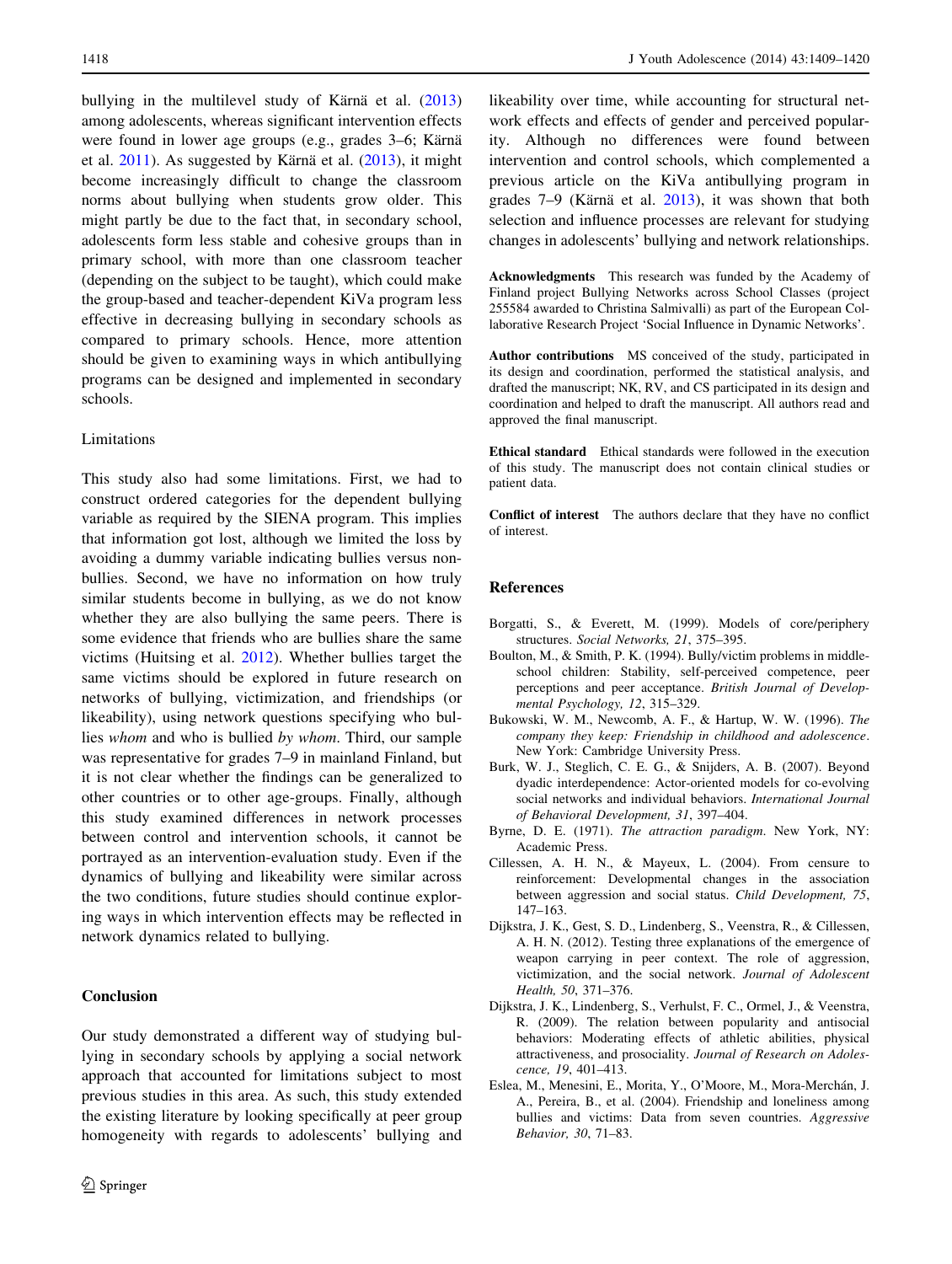- <span id="page-10-0"></span>Gest, S. D., Osgood, D. W., Feinberg, M. E., Bierman, K. L., & Moody, J. (2011). Strengthening prevention program theories and evaluations: Contributions from social network analysis. Prevention Science, 12, 349–360.
- Hartup, W. W. (1996). The company they keep: Friendships and their developmental significance. Child Development, 67, 1–13.
- Huitsing, G., Van Duijn, M. A. J., Snijders, T. A. B., Wang, P., Sainio, M., Salmivalli, C., et al. (2012). Univariate and multivariate models of positive and negative networks: Liking, disliking, and bully-victim relationships. Social Networks, 34, 645–657.
- Huitsing, G., & Veenstra, R. (2012). Bullying in classrooms: Participant roles from a social network perspective. Aggressive Behavior, 38, 494–509.
- Kärnä, A., Voeten, M., Little, T. D., Alanen, E., Poskiparta, E., & Salmivalli, C. (2013). Effectiveness of the KiVa Antibullying Program: Grades 1–3 and 7–9. Journal of Educational Psychology, 105, 535–551.
- Kärnä, A., Voeten, M., Little, T. D., Poskiparta, E., Kaljonen, A., & Salmivalli, C. (2011). A large-scale evaluation of the KiVa antibullying program: Grades 4–6. Child Development, 82, 311–330.
- LaFontana, K. M., & Cillessen, A. H. N. (2010). Developmental changes in the priority of perceived status in childhood and adolescence. Social Development, 19, 130–147.
- Lazarsfeld, P. F., & Merton, R. K. (1954). Friendship as social process: A substantive and methodological analysis. In M. Berger, T. Abel, & C. H. Page (Eds.), Freedom and control in modern society (pp. 18–66). New York, NY: Van Nostrand.
- Logis, H. A., Rodkin, P. C., Gest, S. D., & Ahn, H.-J. (2013). Popularity as an organizing factor of preadolescent friendship networks: Beyond prosocial and aggressive behavior. Journal of Research on Adolescence, 23, 413–423.
- Low, S., Polanin, J. R., & Espelage, D. L. (2013). The role of social networks in physical and relational aggression among young adolescents. Journal of Youth and Adolescence, 42, 1078–1089.
- Nansel, T. R., Overpeck, M., Pilla, R. S., Ruan, W. J., Simons-Morton, B., & Scheidt, P. (2001). Bullying behaviors among US youth: Prevalence and association with psychosocial adjustment. Journal of the American Medical Association, 285, 2094–2100.
- Ojanen, T., Gronroos, M., & Salmivalli, C. (2005). Applying the interpersonal circumplex model to children's social goals: Connections with peer reported behavior and sociometric status. Developmental Psychology, 41, 699–710.
- Olthof, T., Goossens, F. A., Vermande, M. M., Aleva, E. A., & Van der Meulen, M. (2011). Bullying as strategic behavior: Relations with desired and acquired dominance in the peer group. *Journal* of School Psychology, 49, 339–359.
- Olweus, D. (1993). Bullying at school: What we know and what we can do. Malden, MA: Blackwell.
- Olweus, D. (1996). The Revised Olweus Bully/Victim Questionnaire. Bergen: University of Bergen, Research Center for Health Promotion (HEMIL Center).
- Prinstein, M. J., & Cillessen, A. H. N. (2003). Forms and functions of adolescent peer aggression associated with high levels of peer status. Merrill-Palmer Quarterly, 49, 310–342.
- Rambaran, J. A., Dijkstra, J. K., & Stark, T. H. (2013). Status-based influence processes: The role of norm salience in contagion of adolescent risk attitudes. Journal of Research on Adolescence, 23, 574–585.
- Ripley, R. M., Snijders, T. A. B., Boda, Z., Vörös, A., & Preciado, P. (2013). Manual for SIENA version 4.0. Oxford: University of Oxford, Department of Statistics; Nuffield College.
- Salmivalli, C. (1999). Participant role approach to school bullying: Implications for interventions. Journal of Adolescence, 22, 453–459.
- Salmivalli, C., Huttunen, A., & Lagerspetz, K. M. J. (1997). Peer networks and bullying in schools. Scandinavian Journal of Psychology, 38, 305–312.
- Salmivalli, C., Lagerspetz, K., Björkqvist, K., Österman, K., & Kaukiainen, A. (1996). Bullying as a group process: Participant roles and their relations to social status within the group. Aggressive Behavior, 22, 1–15.
- Salmivalli, C., & Voeten, M. (2004). Connections between attitudes, group norms, and behaviors associated with bullying in schools. International Journal of Behavioral Development, 28, 246–258.
- Scholte, R., Sentse, M., & Granic, I. (2010). Do actions speak louder than words? Classroom attitudes and behaviour in relation to bullying in early adolescence. Journal of Clinical Child and Adolescent Psychology, 39, 789–799.
- Sentse, M., Dijkstra, J. K., Salmivalli, C., & Cillessen, A. H. N. (2013). The dynamics of friendships and victimization in adolescence: A longitudinal social network perspective. Aggressive Behavior, 39, 229–238.
- Sentse, M., Scholte, R., Salmivalli, C., & Voeten, M. (2007). Persongroup dissimilarity in involvement in bullying and its relation with social status. Journal of Abnormal Child Psychology, 35, 1009–1019.
- Sijtsema, J. J., Veenstra, R., Lindenberg, S., & Salmivalli, C. (2009). Empirical test of bullies' status goals: Assessing direct goals, aggression, and prestige. Aggressive Behavior, 35, 57–67.
- Smith, P. K. (2010). Bullying in primary and secondary schools: Psychological and organizational comparisons. In S. R. Jimerson, S. M. Swearer, & D. L. Espelage (Eds.), Handbook of bullying in schools: An international perspective (pp. 137–150). New York, NY: Guilford Press.
- Snijders, T., & Baerveldt, C. (2003). A multilevel network study of the effects of delinquent behavior on friendship evolution. Journal of Mathematical Sociology, 27, 123–151.
- Snijders, T. A. B., van de Bunt, G. G., & Steglich, C. E. G. (2010). Introduction to stochastic actor-based models for network dynamics. Social Networks, 32, 44–60.
- Steglich, C., Snijders, T. A. B., & Pearson, M. (2010). Dynamic networks and behavior: Separating selection from influence. Sociological Methodology, 40, 329–393.
- Swearer, S. M., & Cary, P. T. (2003). Attitudes toward bullying in middle school youth: A developmental examination across the bully/victim continuum. Journal of Applied School Psychology, 19, 63–79.
- Veenstra, R., & Dijkstra, J. K. (2011). Transformations in adolescent peer networks. In B. Laursen & W. A. Collins (Eds.), Relationship pathways: From adolescence to young adulthood (pp. 135–154). New York: Sage.
- Veenstra, R., Dijkstra, J. K., Steglich, C., & Van Zalk, M. H. W. (2013). Network-behavior dynamics. Journal of Research on Adolescence, 23, 399–412.
- Witvliet, M., Olthof, T., Hoeksma, J., Smits, M., Koot, H., & Goossens, F. (2010). Peer group affiliation of children: The role of perceived popularity, likeability, and behavioral similarity in bullying. Social Development, 19, 285–303.

Miranda Sentse is postdoctoral researcher in the Department of Psychology at the University of Turku, Finland and in the Department of Sociology at the University of Groningen, the Netherlands. Her research interests include social behaviors (e.g., bullying, antisocial behavior) of children and adolescents, peer influences, and parentpeer linkages.

Noona Kiuru is an adjunct professor in the Department of Psychology, University of Jyväskylä. Her research interests are social contexts and children's and adolescents' learning and adjustment.